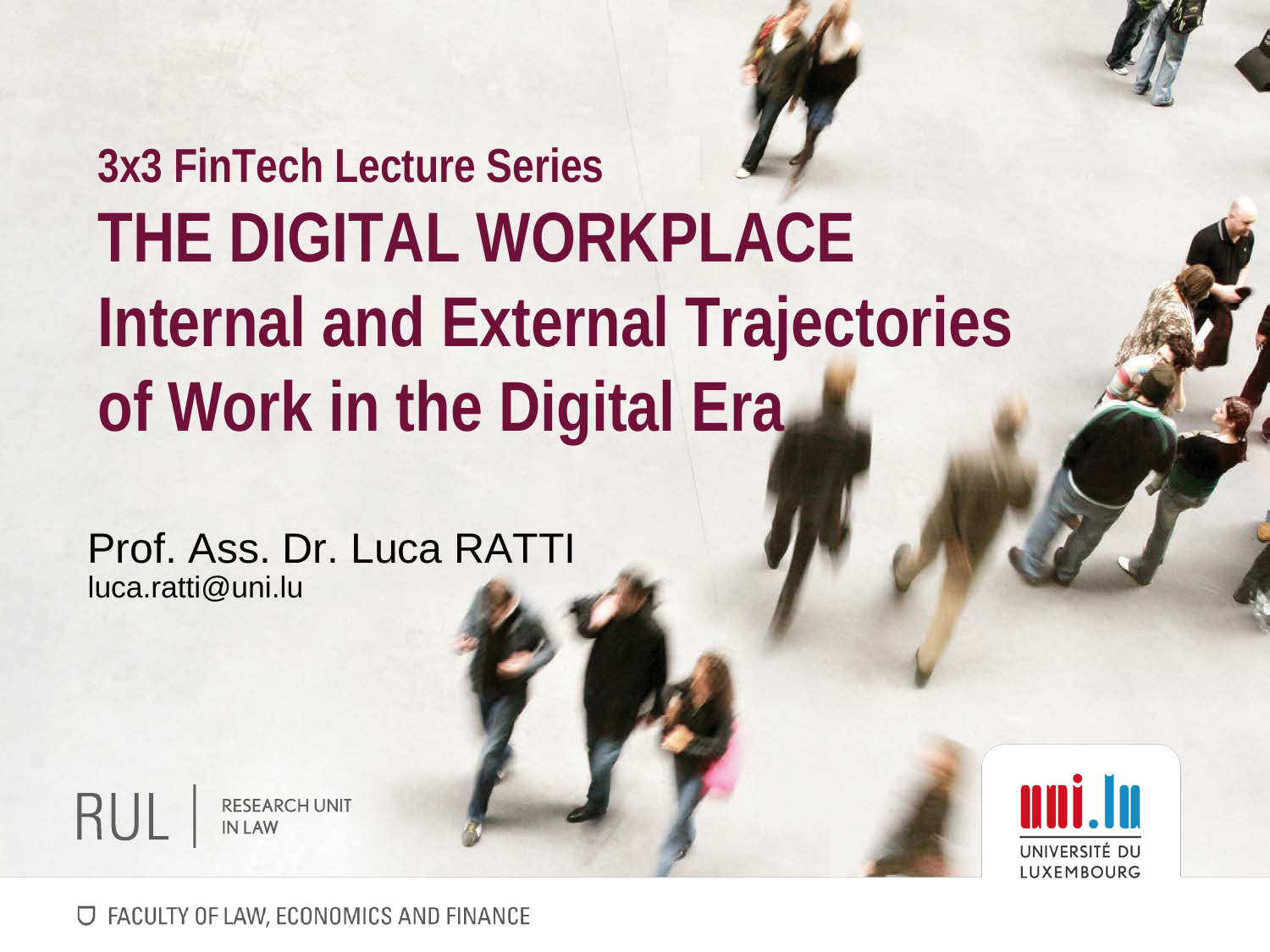# Work and Workplace

- Work Job Workplace Virtual workplace
	- $\rightarrow$  virtually no place!
- Law applicable to 'work'?
	- No more property law
	- No more family law
	- No more the private law of things
- A specific discipline to regulate workplace relationships – Still a place for labour law?

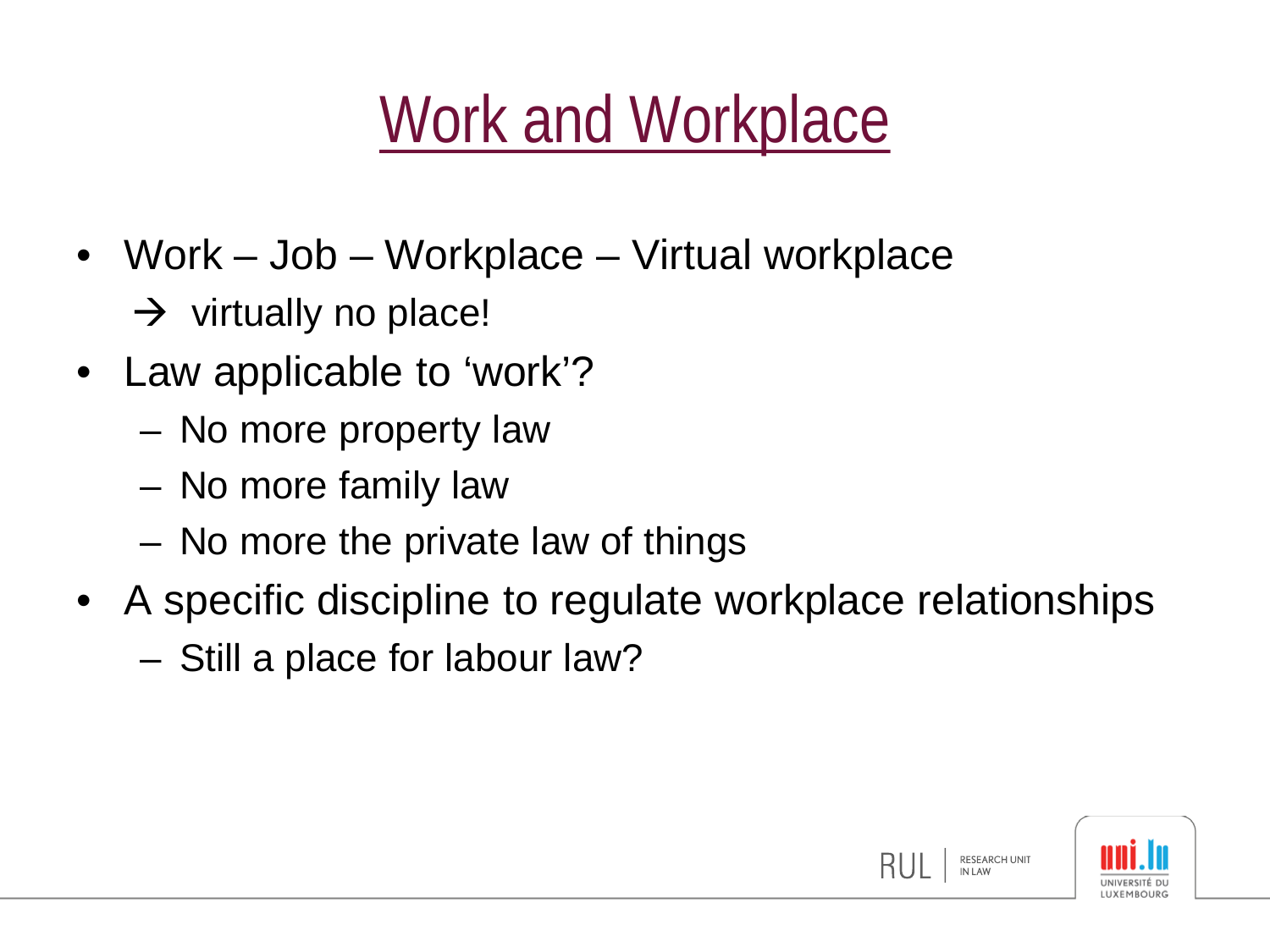## Internal and External Trajectories

- **Internal**  $\rightarrow$  traditional workplaces
	- How
	- Where and when
	- With whom
- Labour law issues
	- Law applicable
	- Balance between fundamental rights

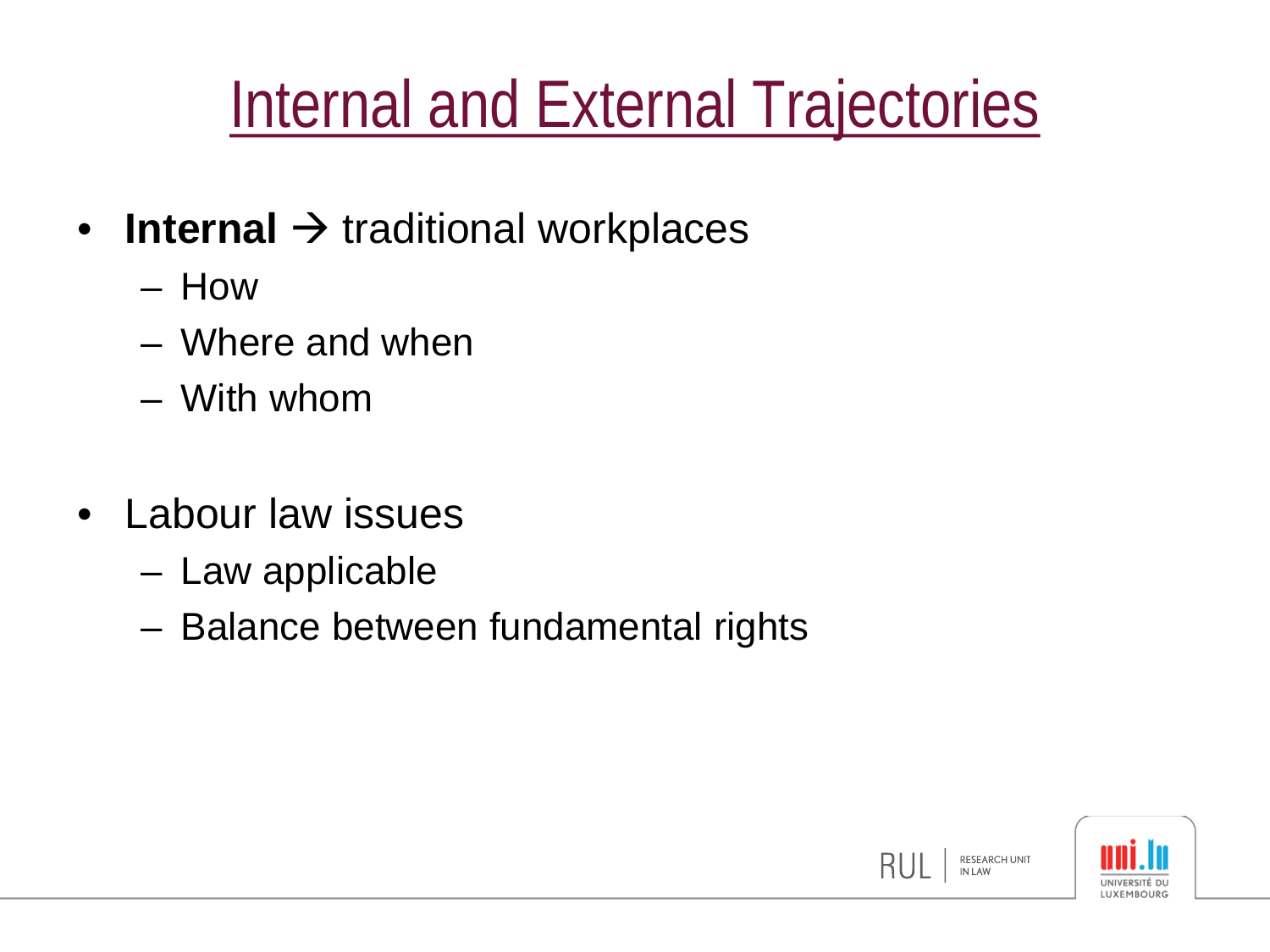Internal and External Trajectories

- **External**  $\rightarrow$  newly created jobs
	- Gig-/Sharing-/Collaborative-/Platform-Economy

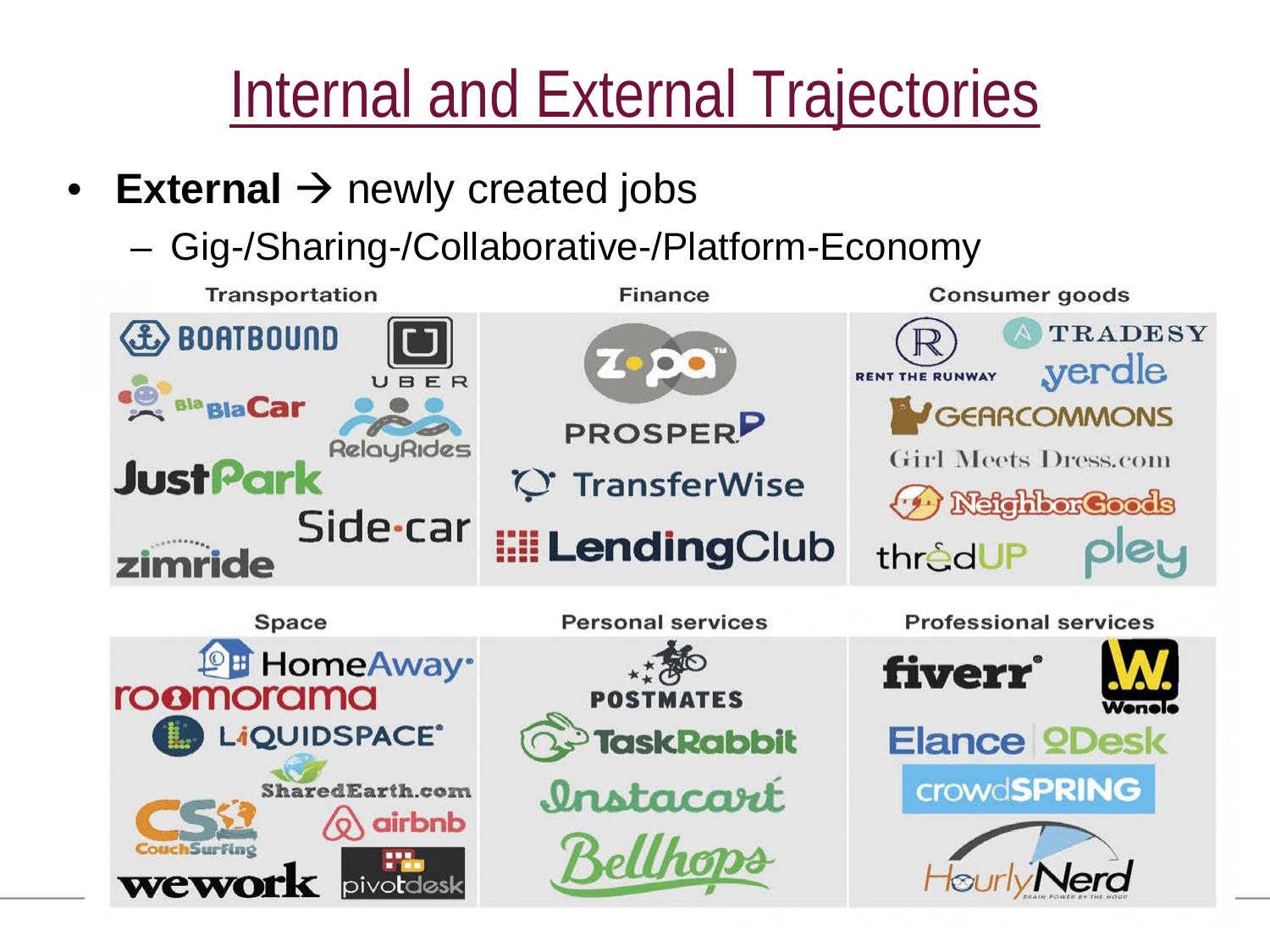# External Trajectories

- Main models (description)
	- 1. Work on demand via app
	- 1. Crowdwork
	- 1. Work intermediation

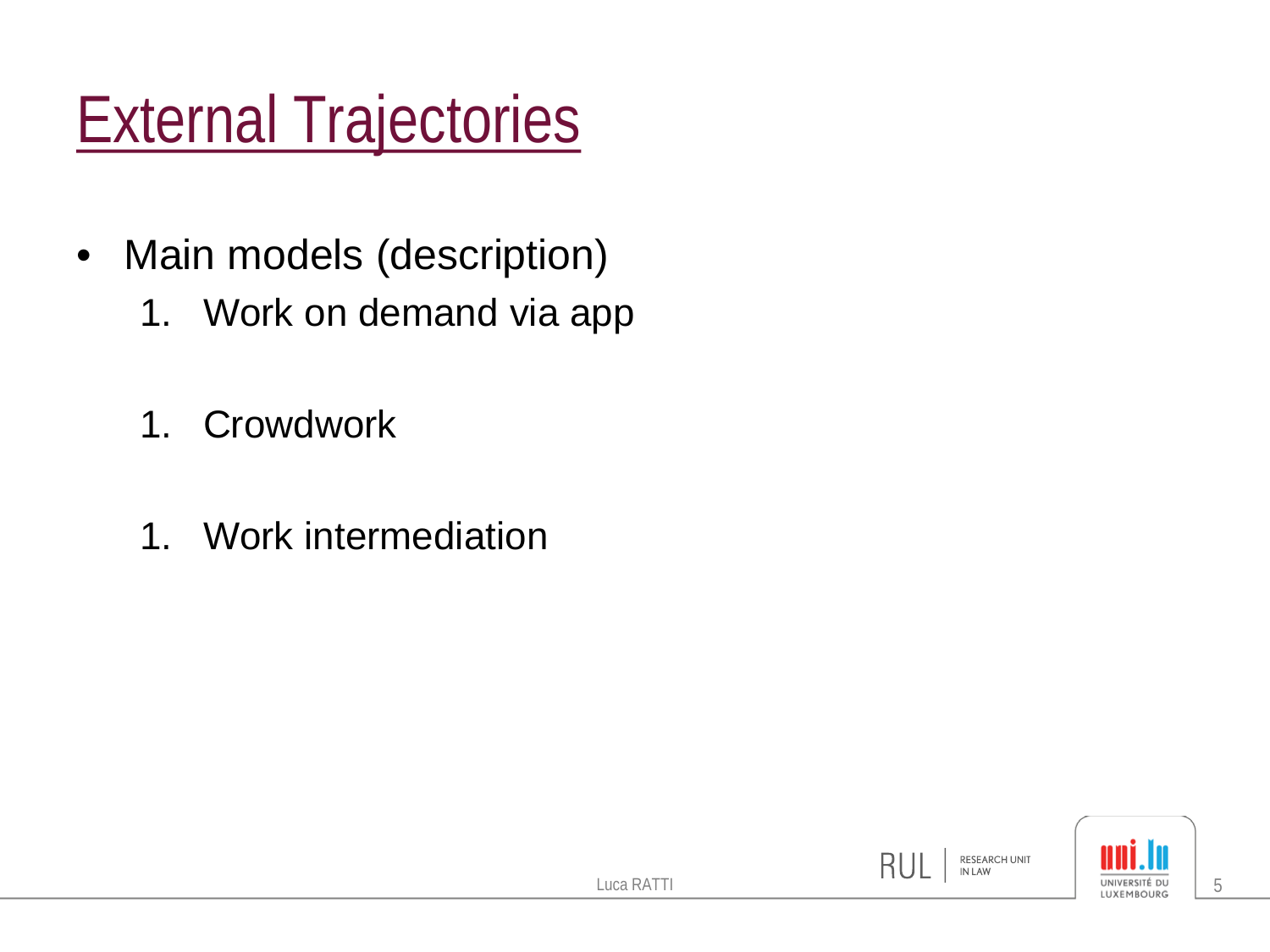







#### **Amazon Mechanical Turk**

Find an interesting task









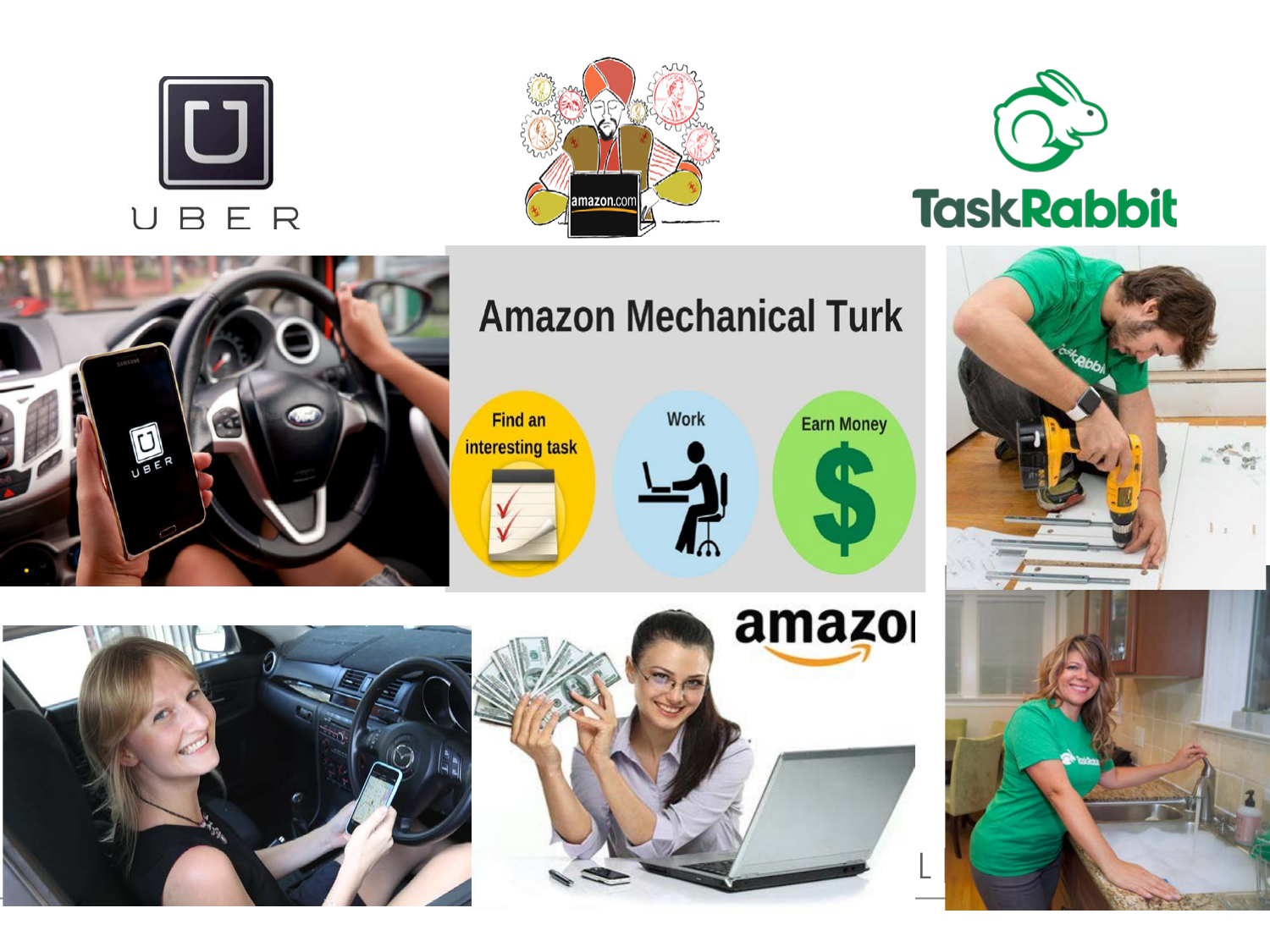## Common features

- Platform-based job
- Addressed to the crowd
- Freedom to accept/refuse jobs (tasks)

#### But…

- Virtual/ non-virtual work
- Global/ local execution of work
- Methods of adjudication
- Payment (bid/defined rate)
- Complexity of task and control over performance
- Specialised vs. general platforms



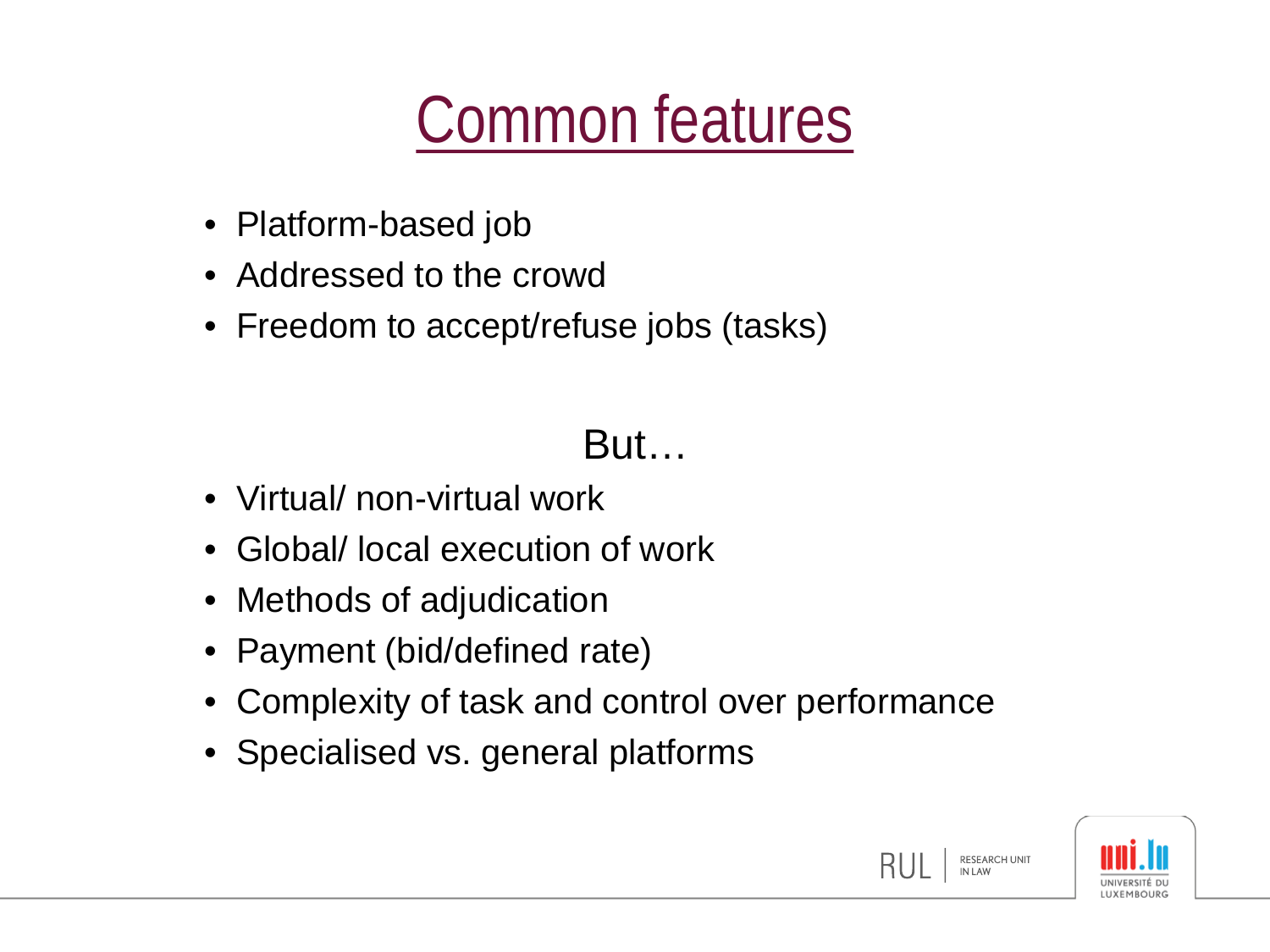Two Opposite Narratives (1) Optimistic

- Enhanced way of matching supply and demand of labour using online technologies
- Reduce transactions costs and market frictions by facilitating outsourcing to individuals
- Customer-oriented services
- Job creation
- Flexible schedules
- Social emancipation
- Increase flexibility based on a "pay-as-you-go" workforce

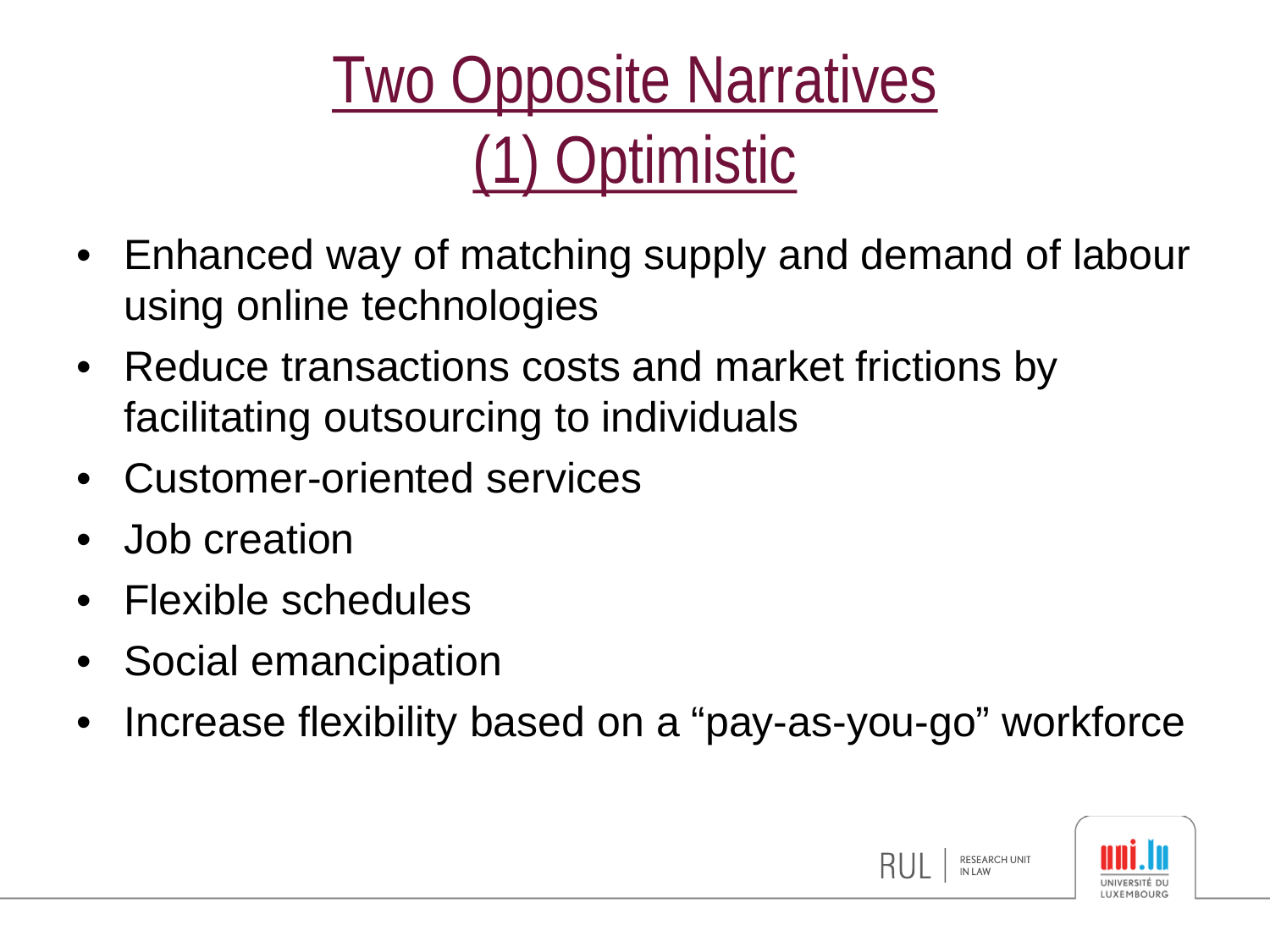Two Opposite Narratives (2) Pessimistic

- "Humans-as-a-service" and commodification
- Dehumanized perception of individuals
	- Devaluation and disguising of work ("gigs", "tasks", "services", "favours" or "microbusinesses")
	- New forms of invisible labour
	- Adverse impact on rates and ratings
- Demutualisation of risks
- Unilateral flexibility: the trap of zero-hours jobs
- Casualization of work and informalization of the formal economy

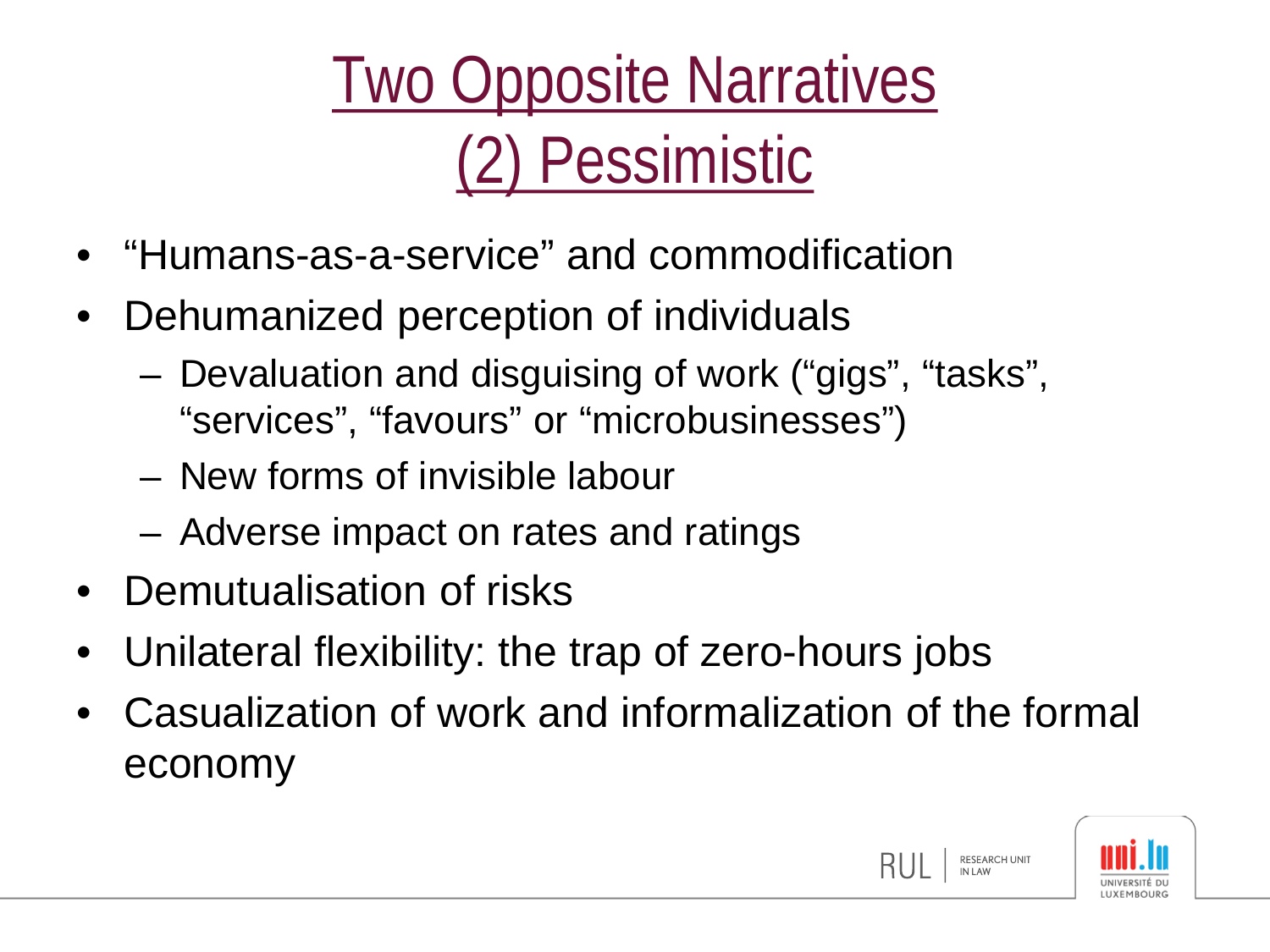Two Opposite Narratives (2) Pessimistic (labour law)

- **Misclassification**
- Elusion of minimum wages
- Unilateral change of terms and conditions and pay, e.g.:
	- waivers of cancellation fees
	- application of discounts
	- changes of platforms' fees
- Equality and non discrimination
- Abusive termination or "deactivation" whilst subject to lock-in effects

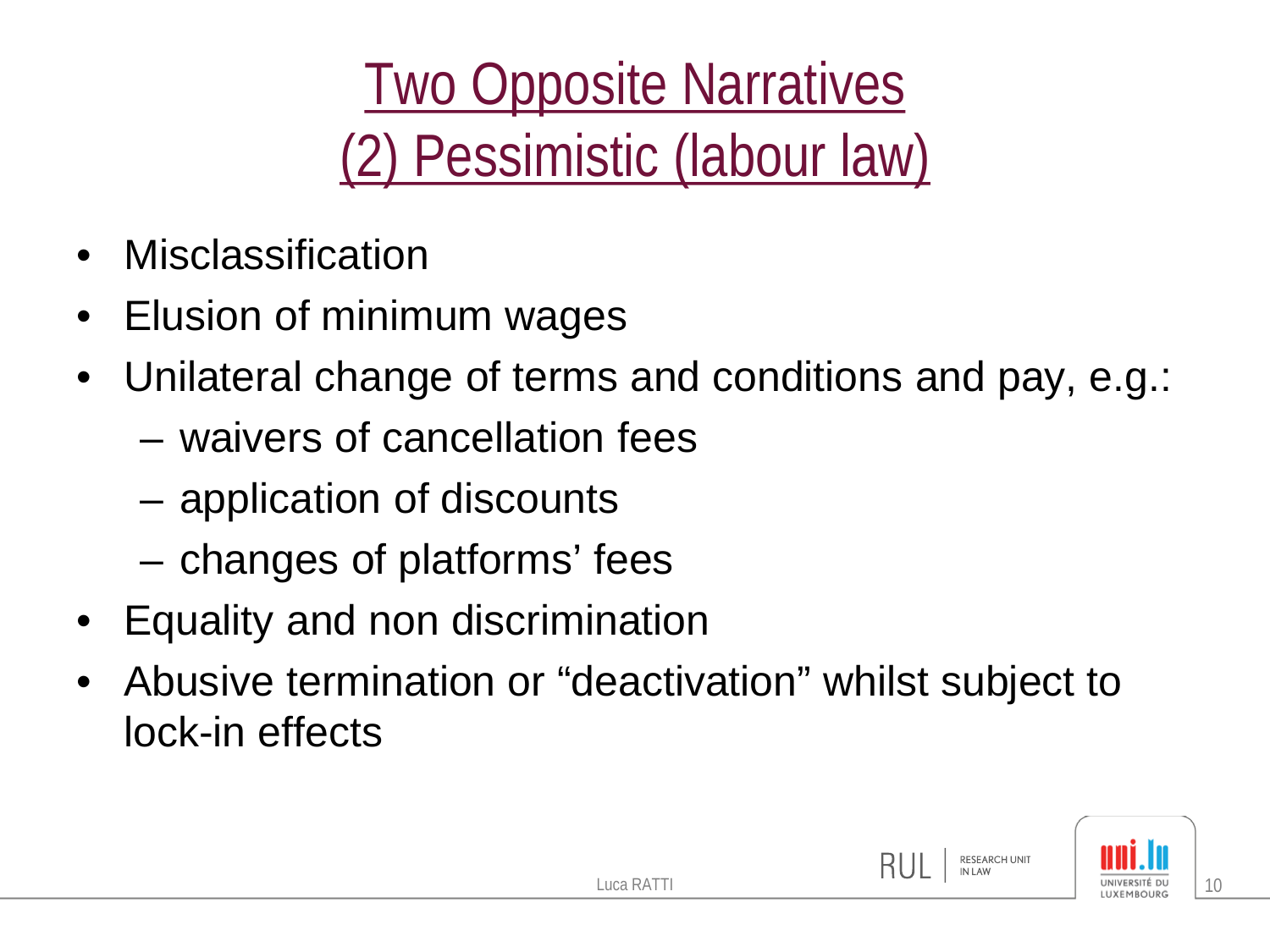#### **OCABULARY: Double Speak IATTERS**

#### **Not to USE**

- Working *for* Deliveroo
- Equipment
- Shifts/sessions/hours
- Absence/time-off request
- Disciplinary meeting and firing
- Wage/salary/pay

#### **To Use**

- Working *with* Deliveroo
- Branded clothing
- Availability
- Unavailability notification
- Supplier agreement review and termination
- Fees



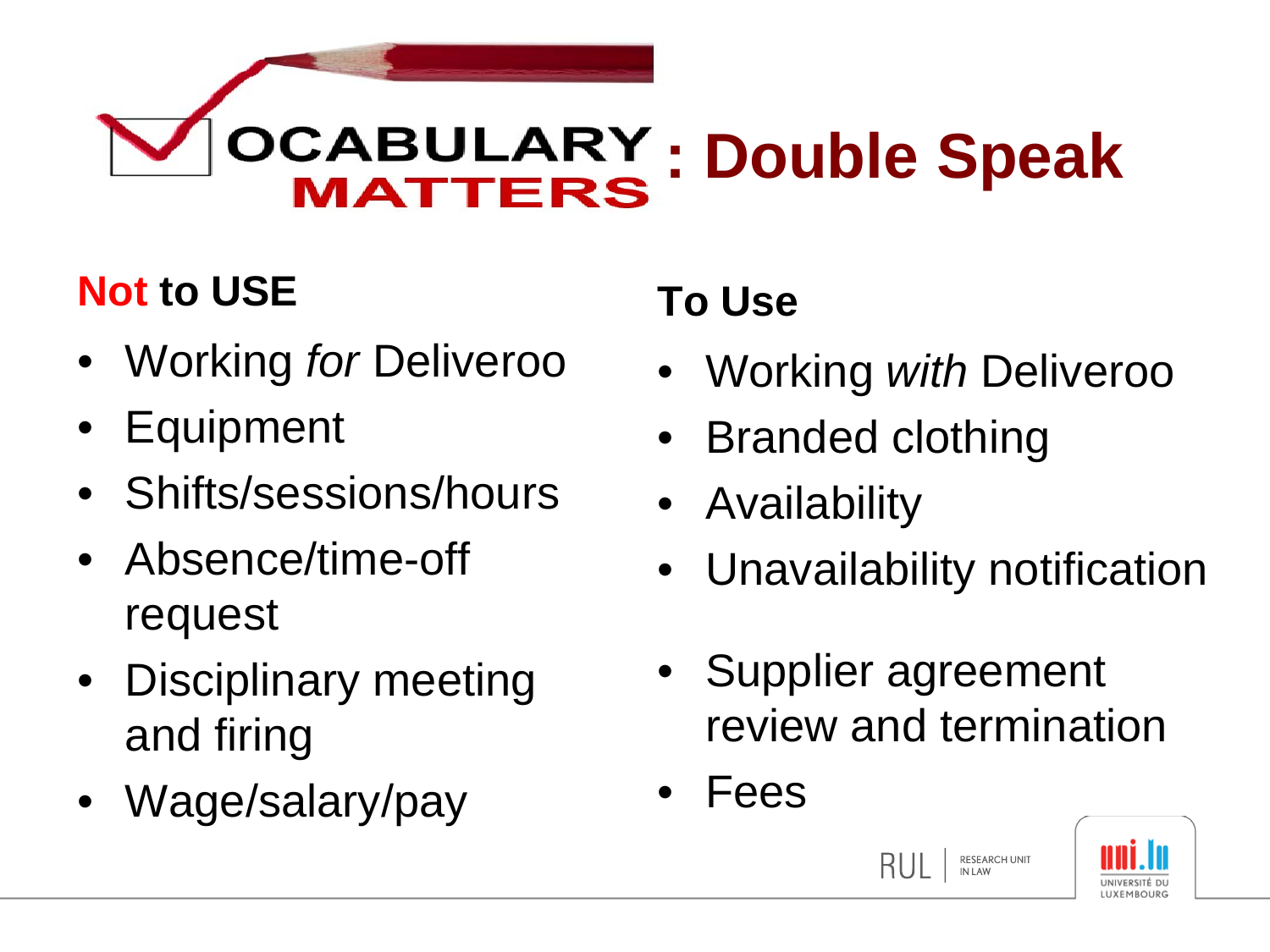### Samples of clauses: *misclassification*

- *You acknowledge that, while Providers are agreeing to perform Services for you as independent contractors and not employees, repeated and frequent performance of Services by the same Provider on your behalf could result in reclassification of that employment status (***AMT***)*
- *You agree to indemnify, hold harmless and defend Company from any and all claims that a Tasker was misclassified as an independent contractor, any liabilities arising from a determination by a court, arbitrator, government agency or other body that a Tasker was misclassified as an employee* (**Taskrabbit**)

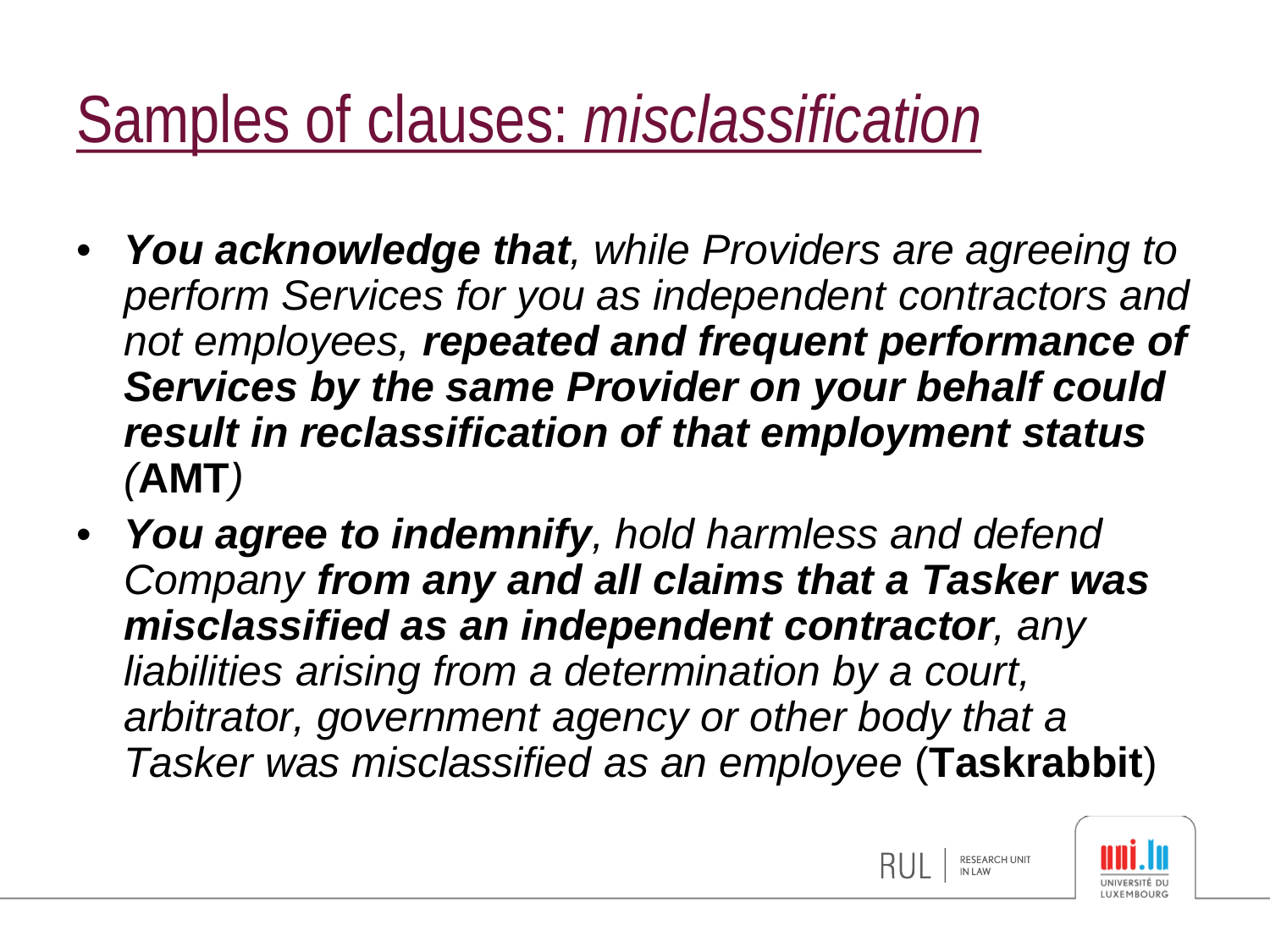## Samples of clauses: *availability*

- *3.2 […] when applying to join Deliveroo's supplier pool and at regular intervals thereafter you will provide an indication of the time periods during the week in which you typically expect to be available to work. Deliveroo places reliance on such indications provided by suppliers in planning to meet customer demand. We accordingly expect you to inform a member of the Operations Team if this changes materially, and reserve the right to terminate this Agreement if you are no longer able to work at time periods which meet Deliveroo's needs.*
- *3.4 During your onboarding process, you will have discussed with a member of the Operations Team the level of demand for suppliers within your zone and consequently the level of availability to perform Services which Deliveroo expects you to provide. You are expected to be as flexible as you can to meet Deliveroo's needs.*
- *3.7 You must immediately notify a member of the Operations Team if you become unable to work during a time period that you have previously agreed to work in accordance with clause 3.4, and explain the reasons for this.* (**Deliveroo**)



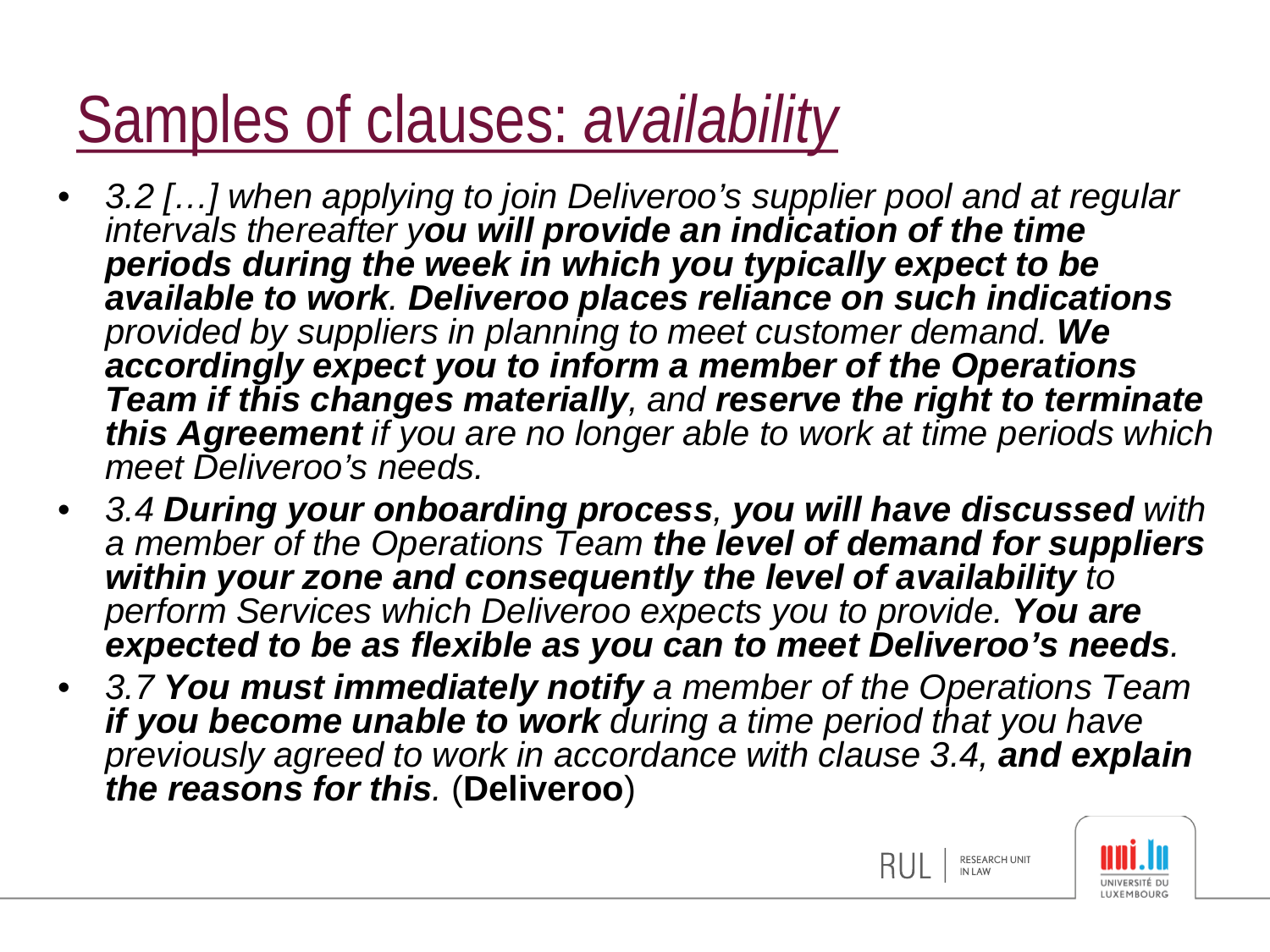## Samples of clauses: "*light" exclusivity clauses*

- "Light" exclusivity clauses
	- *You will only accept work product from Providers that has been submitted through the Site (AMT)*
	- *You may not solicit, advertise for, or contact in any form Users for employment, contracting, or any other purpose not related to Professional Services facilitated through the Handy Platform without express written permission from us* **(Handy)**
	- *You will not provide your topcoder information including, but not limited to, your topcoder handle and rating, to any third party for the purpose of pursuing employment opportunities without the written consent of topcoder. If you are contacted by a thirdparty regarding employment opportunities and/or media interest as a result in your participation in topcoder Competitions, you agree to promptly notify topcoder of such contact" (Topcoder)*



RESEARCH UNIT<br>IN LAW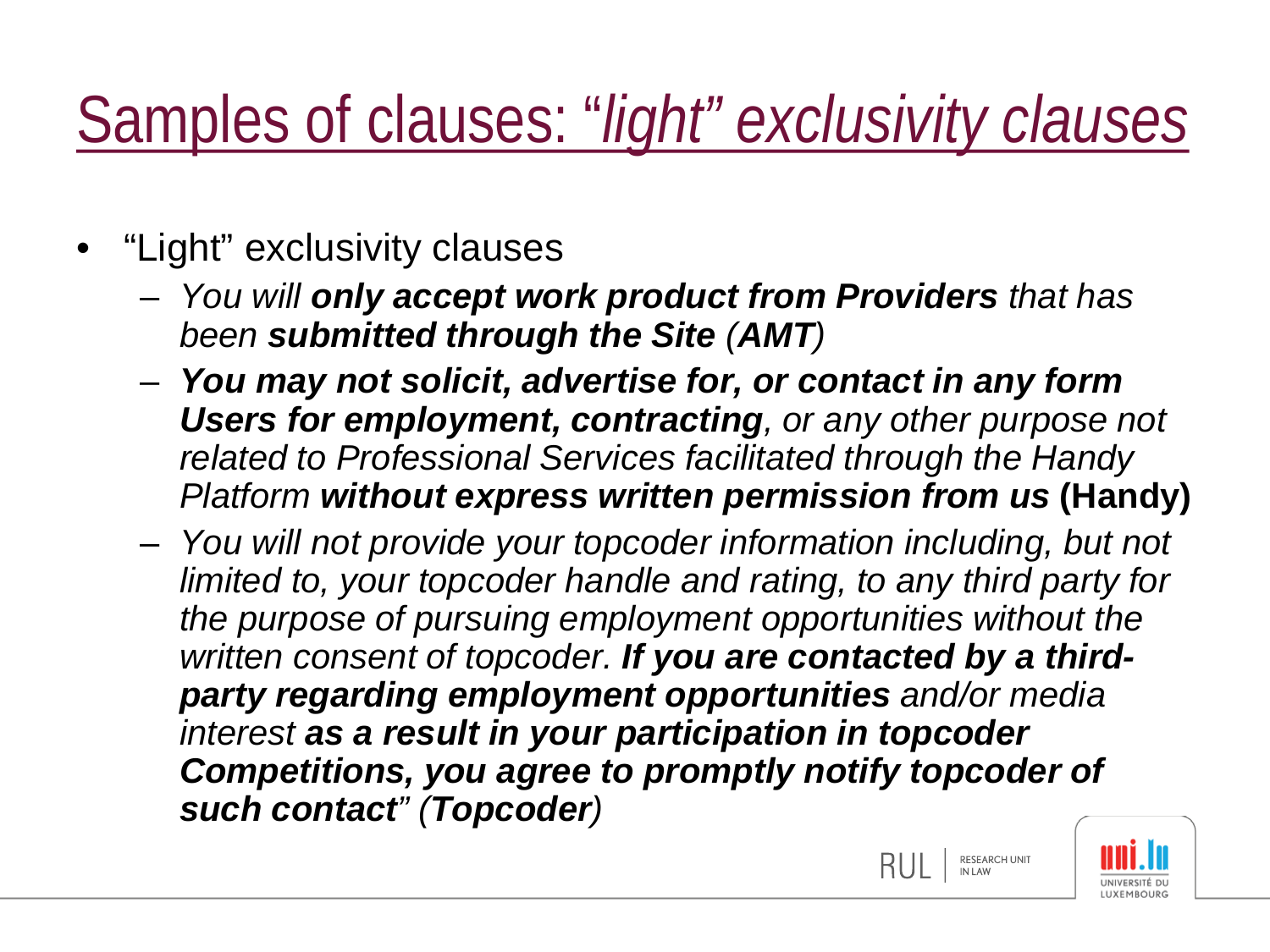#### Reactions?



 $\bar{\rm d} \bar{\rm f}$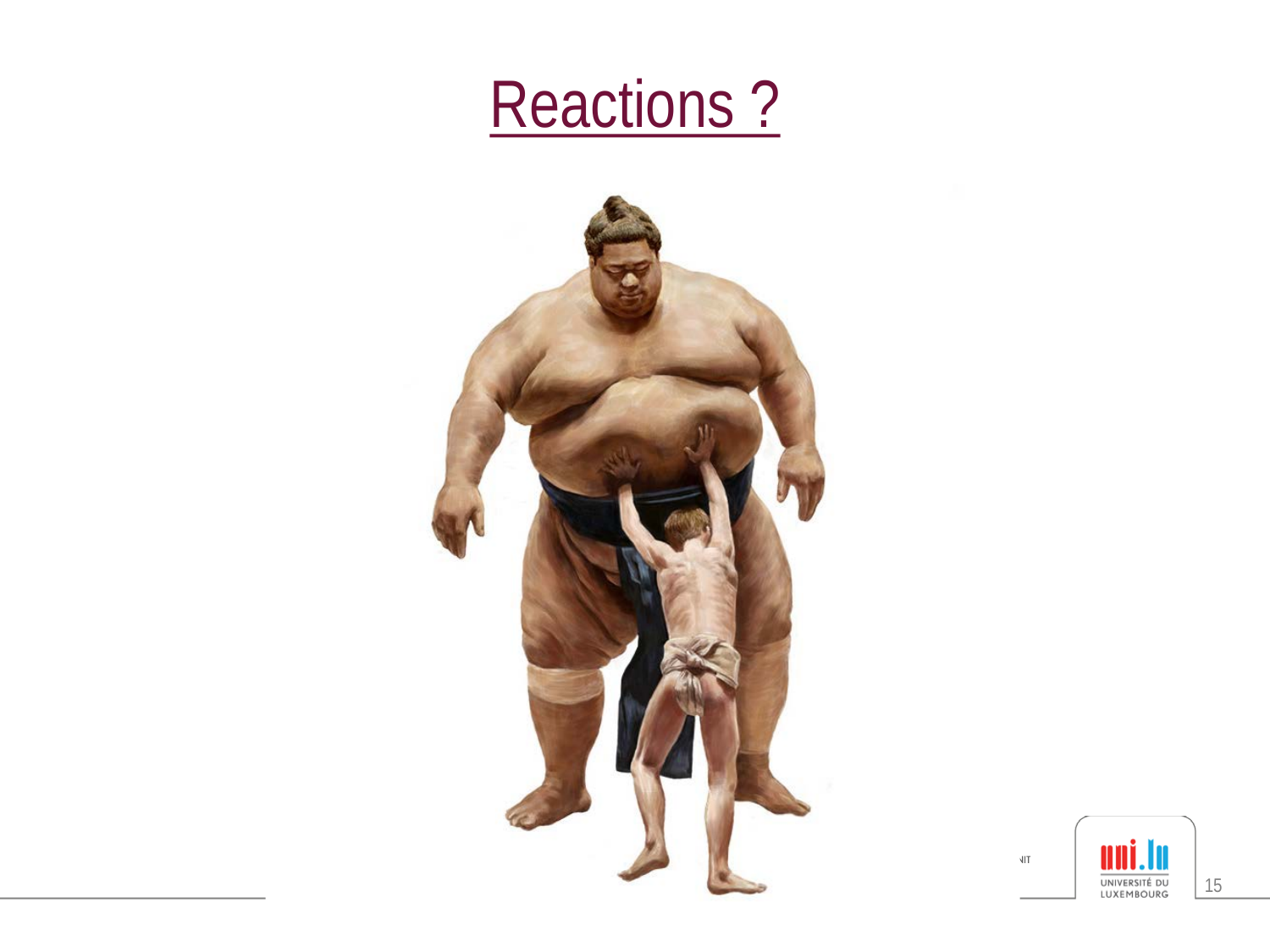# The Uber and Lyft litigation (US)

Before administrative bodies (Florida, Oregon, California), the US District Court, and North. California

- Uber is not a technological company
	- No viable business without drivers
	- Do not sell software, they sell rides
	- Detailed instructions to drivers
- Right to control
	- Guidelines:
		- "*be the only non-passenger in the car", "keep [the] car clean on the inside and outside", "go above and beyond good service such as helping passengers with luggage or holding an umbrella for passengers when it is raining", "greet every passenger with a big smile and a fist bump*" (Lyft)
	- Background checks and city knowledge test
	- Expectation that jobs will be accepted
	- Reviews, rates and consequent termination

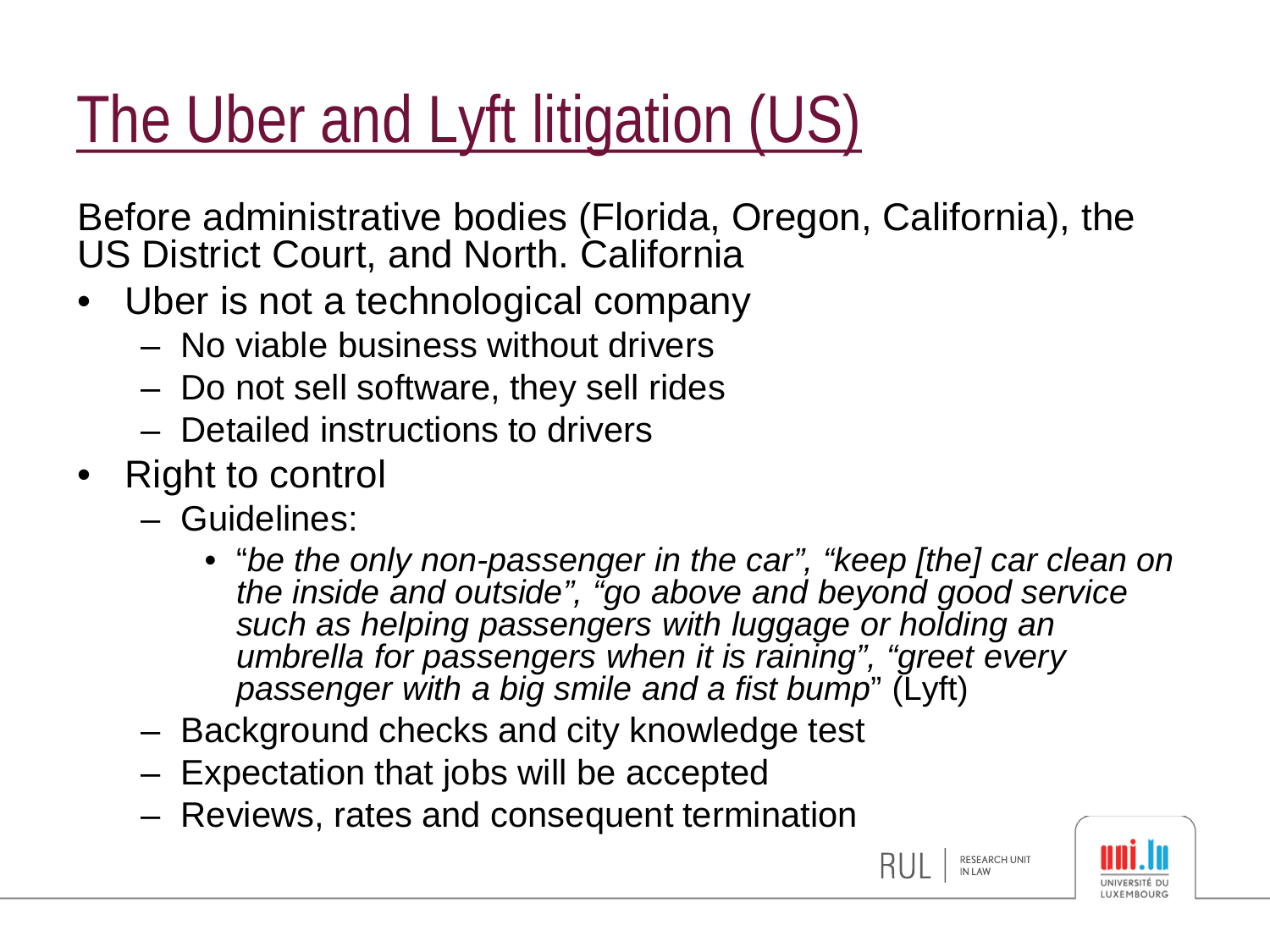# The Uber litigation (UK)

The (London) Employment Tribunal **(ET) [2016]** 

- Uber fixes the fares and drivers cannot agree higher one
- Uber imposes numerous conditions and instruct drivers and sets (default) route
- Rating system amounts to performance management and disciplinary power
- $\rightarrow$  Uber drivers are 'workers' under UK law = WTR+NMWA
- The Employment Appeal Tribunal **(EAT) [2017]**

confirmed the first instance decision

- Relying on Autoclenz [2011]: purposive approach
- The assessment by ET was fact- and context-specific
- The EAT confirmed that **Uber drivers are 'workers'**



RESEARCH UNIT<br>IN LAW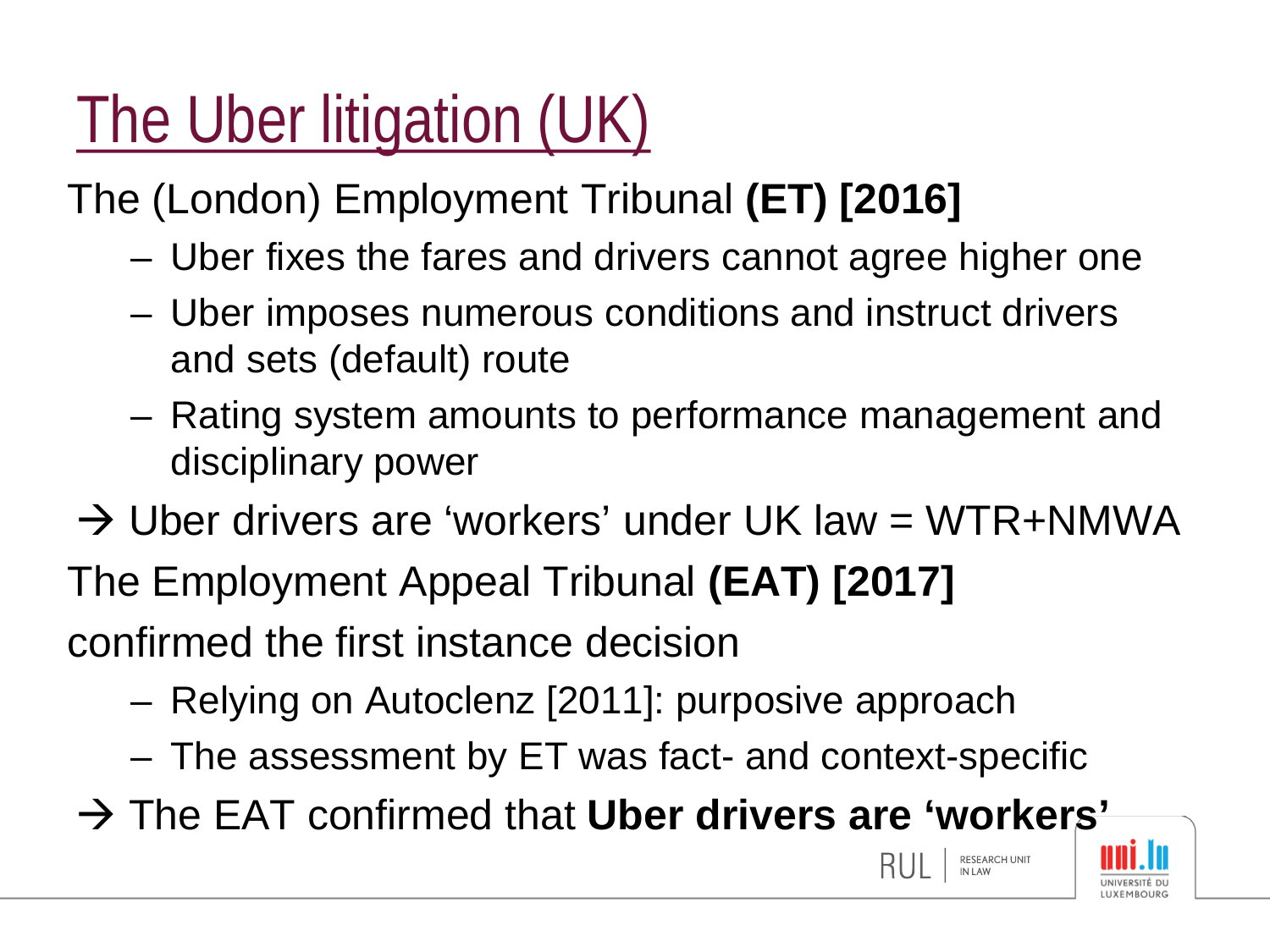# The Uber litigation (EU)

CJEU Uber Spain (C-434/15) AG Szpunar 11/5/2017 CJEU Uber France (C-320/16) AG Szpunar 4/7/2017

- Legal context: dir. 2006/123 on services
- Exclusion of transport services
- Intermediary service or an information society service?
- Are restrictions (licence) on the freedom to provide electronic intermediary service imposed by MSs valid measures to constitute derogations from dir. 2000/31?